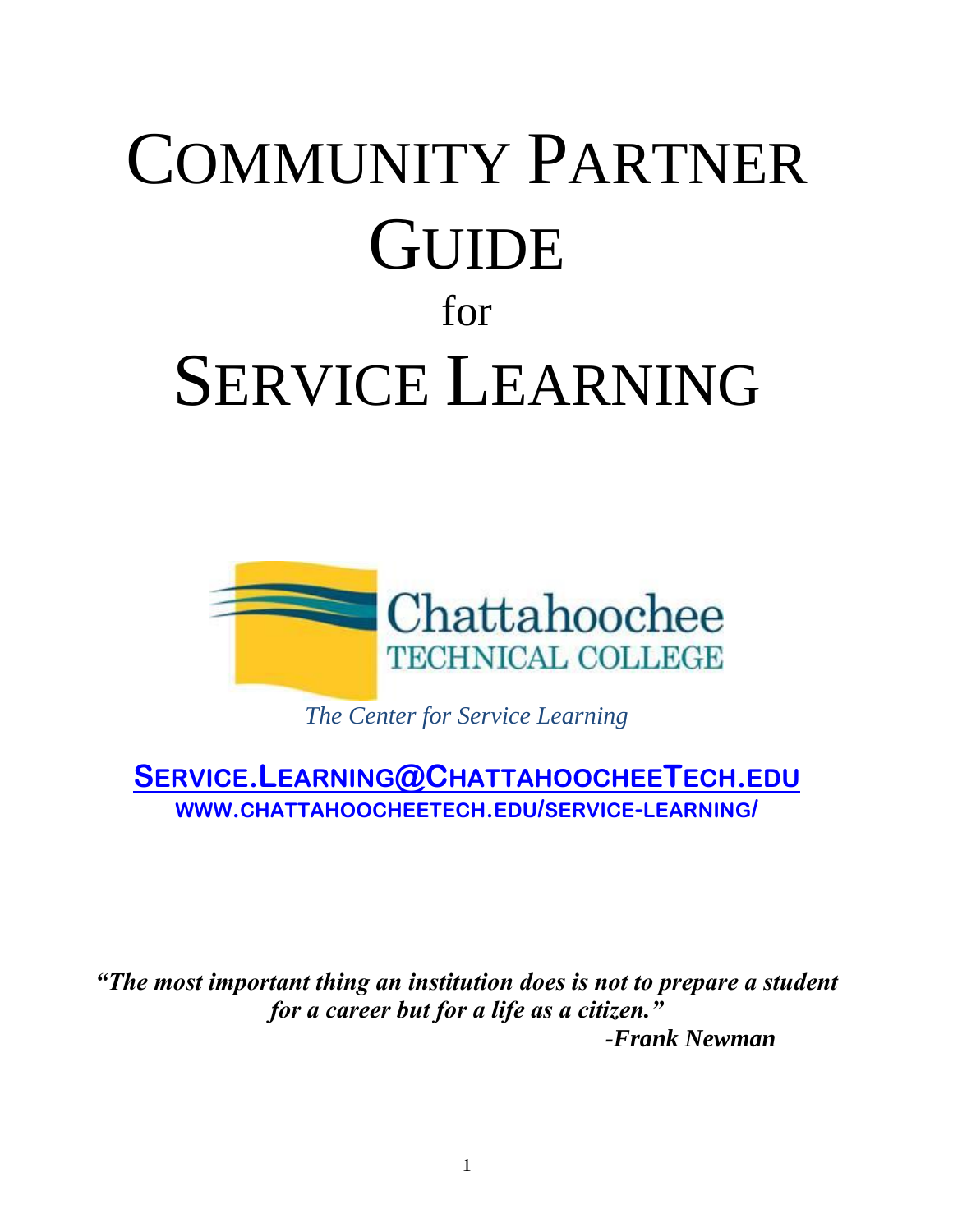## **Table of Contents**

| What Are the Differences Between Service Learning, |  |
|----------------------------------------------------|--|
| Examples of Service Learning Activities 4          |  |
|                                                    |  |
|                                                    |  |
|                                                    |  |
|                                                    |  |
|                                                    |  |
|                                                    |  |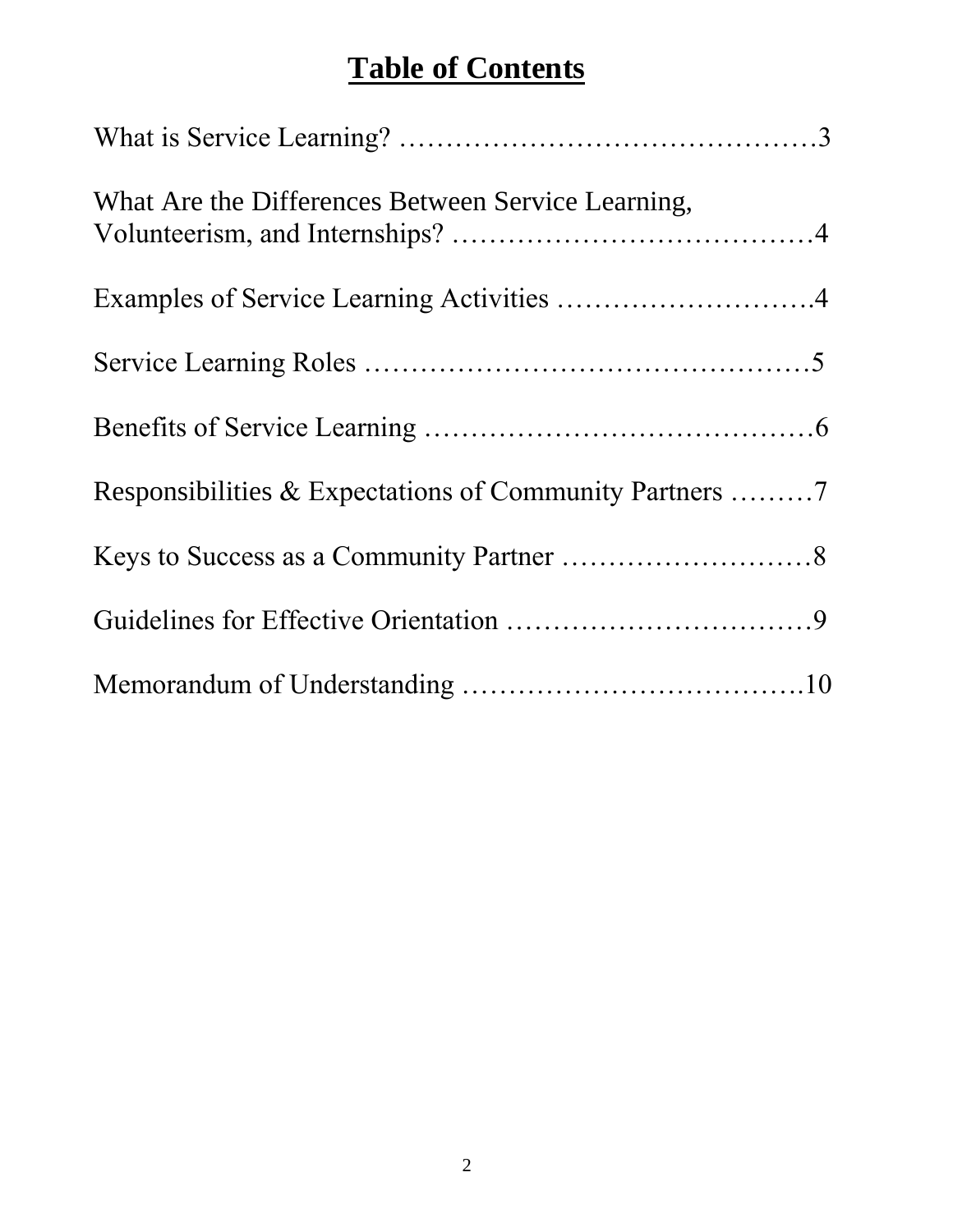# **What is Service Learning?**

Service Learning is an instructional methodology that integrates **community service** with **academic instruction** as it focuses on **critical, reflective thinking** and **civic responsibility.** Service Learning programs involve students in organized community service that address local needs, while developing their academic skills, sense of civic responsibility, and commitment to the community. Service Learning is related to but does not include cooperative education, practicum, or internship programs.

### **Service Learning is:**

- Different from volunteer efforts or community service. When students do community service they help to meet community needs through volunteering. In Service Learning, students go beyond this, by using the service experience as a foundation to examine themselves, their society, and their future.
- Based on a reciprocal relationship in which the service reinforces and strengthens the learning, and the learning reinforces and strengthens the service.
- Integrated into the academic curriculum so that students have structured opportunities to reflect critically on their experience. This reflection takes place through a mix of writing, reading, speaking, listening, and group discussions.
- An opportunity for students to use newly acquired skills and knowledge in real-life situations in their own communities.

"Never doubt that a small group of thoughtful, dedicated citizens can change the world. Indeed, it is the only thing that ever has."

### **-Margaret Mead**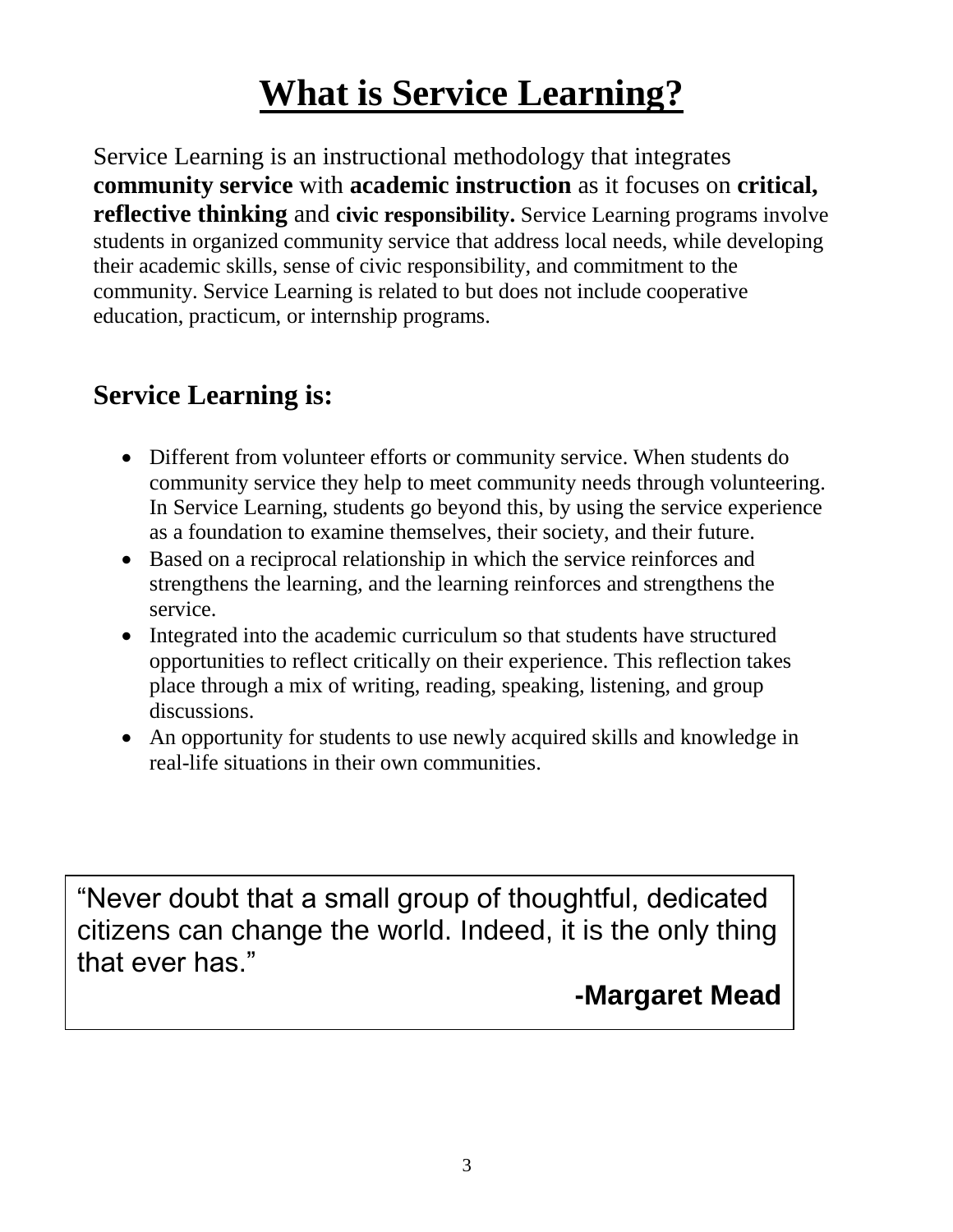#### **What are the Differences between Service Learning, Volunteerism and Internships?**

#### *Service Learning*

A Service Learning course ensures that students not only participate in experiential education but also reflect upon what they are doing and evaluate what they are learning. Students earn college credit for the class when they meet the course requirements for the Service Learning requirement of the course.

#### *Volunteerism*

Volunteerism is non-paid service that is generally not connected to classroom instruction and academic course credit. It is merely the giving of service without an academic or structured educational component.

#### *Internships*

Internships emphasize workplace learning and job skill development, whereas Service Learning emphasizes the student contributing to the community as they use their internship site as a vehicle for achieving course learning outcomes.

#### **Examples of Service Learning Activities**

- Math students tutor third graders in arithmetic.
- English students interview seniors and produce a memory book.
- Sociology students collect food and distribute to needy.
- Nursing students provide home health care to the elderly or disabled.
- Web design students design web sites for non-profit agencies.
- Accounting students prepare tax returns for seniors.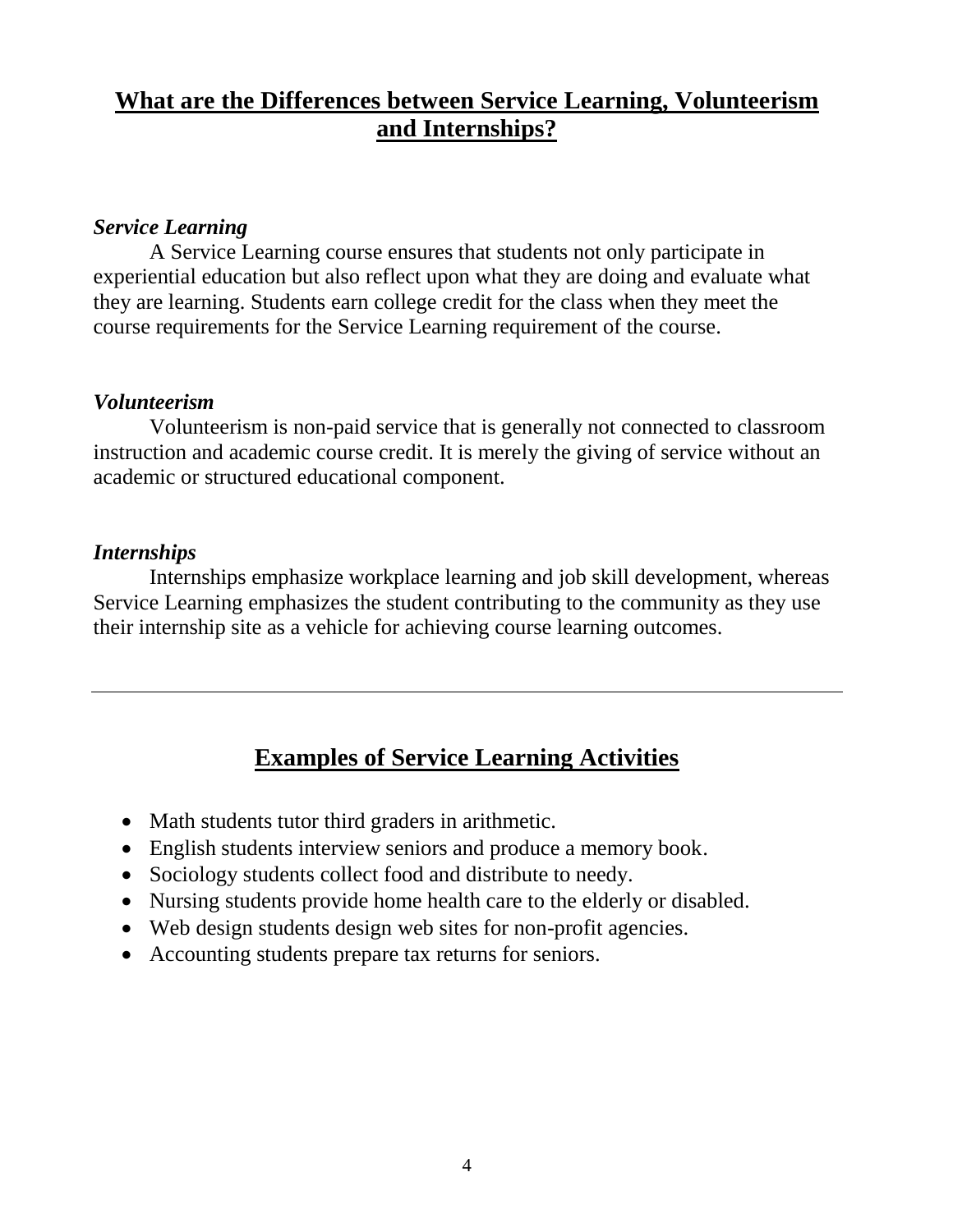# **Service Learning Roles**

Service Learning programs are composed of the following groups:

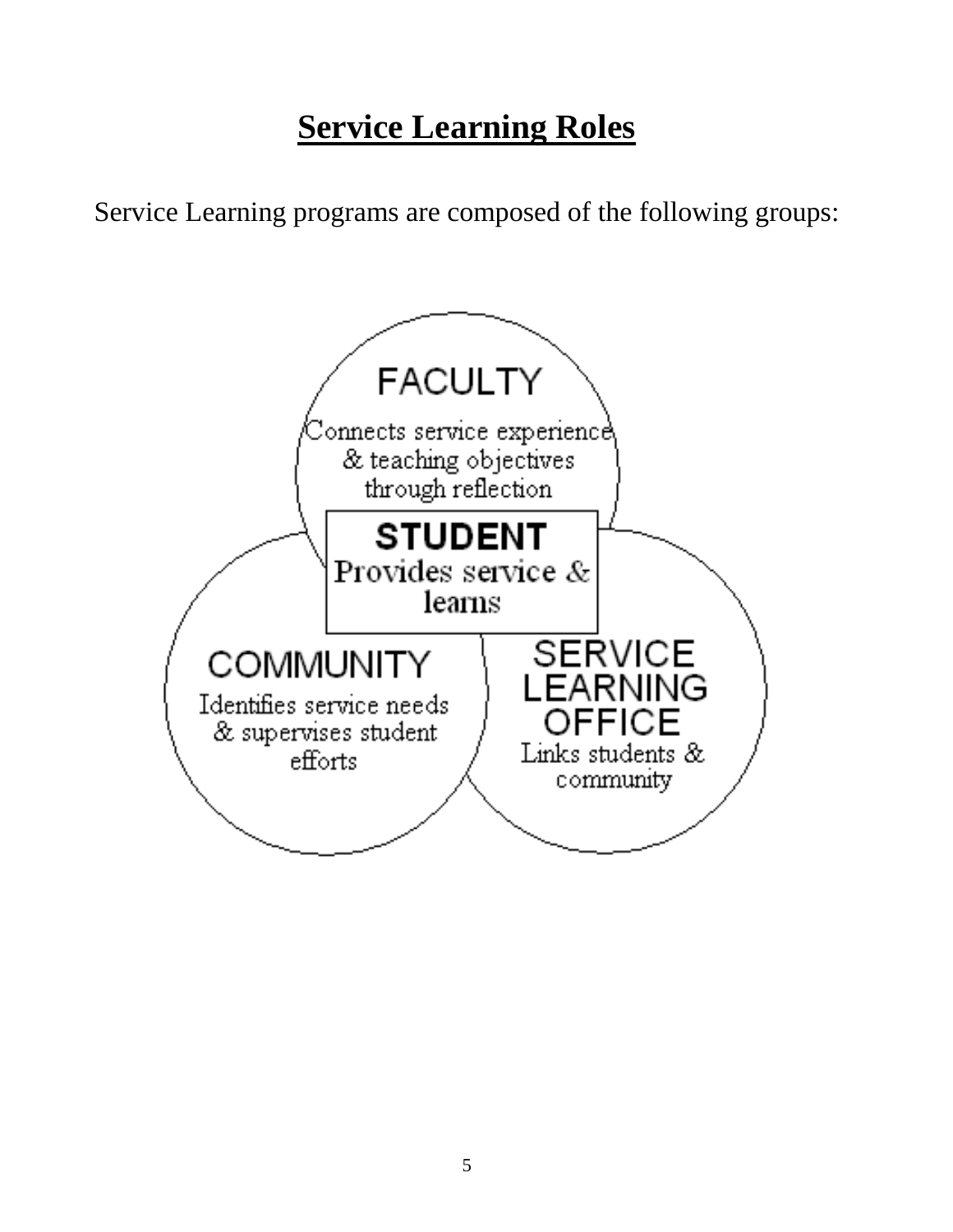# **Benefits of Service Learning**

There are many benefits for everyone involved in Service Learning, including students, colleges and community agencies.

### *Students*

- Gain a better understanding of course material.
- Explore possible careers.
- Develop new skills and enhance existing skills.
- Have a variety of personal growth and development opportunities.
- Experience improved self-esteem and personal satisfaction.
- Develop enhanced critical thinking skills.
- Experience real-life application of classroom knowledge.
- Meet new people, make new friends, and develop job contacts.
- Develop an enhanced sense of civic responsibility.

### *Colleges*

- Improve student satisfaction and retention.
- Better prepare students for work and transfer to other educational institutions.
- Improve college relations.
- Develop a stronger motivational base of instruction and learning.
- Enhance learning opportunities.
- Develop a broader conception of their educational role.
- Increase public service delivery.
- Reorient the educational process to meet real human needs.

### *Community Agencies*

- Improve college-community relations.
- Increase access to human, financial, and material resources.
- Augment service delivery.
- Increase human resources for problem solving.
- Gain more contributions to meet human needs.
- Increase their future civic support and commitment.
- Expand the roles of student supervisors.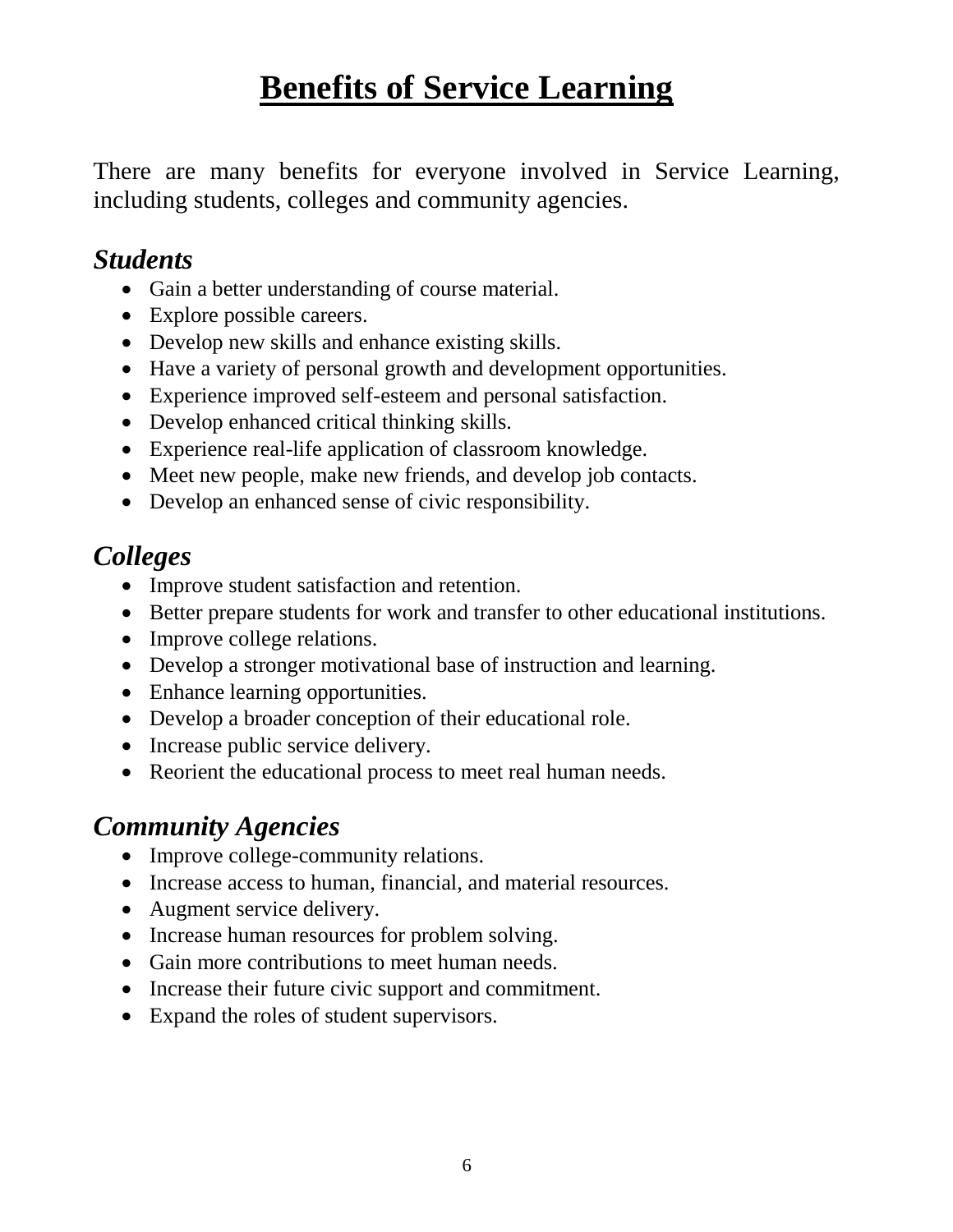# **Responsibilities & Expectations of Community Partners**

#### *Service Learning sites should be willing to:*

- 1. Arrange a site visit by a representative from the Chattahoochee Technical College Career Center office to discuss Service Learning opportunities.
- 2. Attend one Service Learning workshop for Community Partners each year.
- 3. Complete Chattahoochee Technical College's *Memorandum of Understanding*  and then return the form to the Service Learning Office. This form will serve as the acceptance of your agency as a Community Partner for the CTC Service Learning Program.
- 4. Fill out a *Service Learning Opportunities* form that includes your agency's name and specific Service Learning opportunities for students.
- 5. Interview and select Service Learning students according to student abilities, interests, and past experience.
- 6. Authorize the placement by signing the *Service Learning Student Placement Confirmation* form. The student will be responsible for turning the form in to the Service Learning Office.
- 7. Provide the Service Learning student with appropriate orientation, training, supervision, support and recognition.
- 8. Report any concerns to the Service Learning Office.
- 9. Sign the students' time logs and agreement forms.
- 10.Complete Community Partner evaluations at the end of each quarter.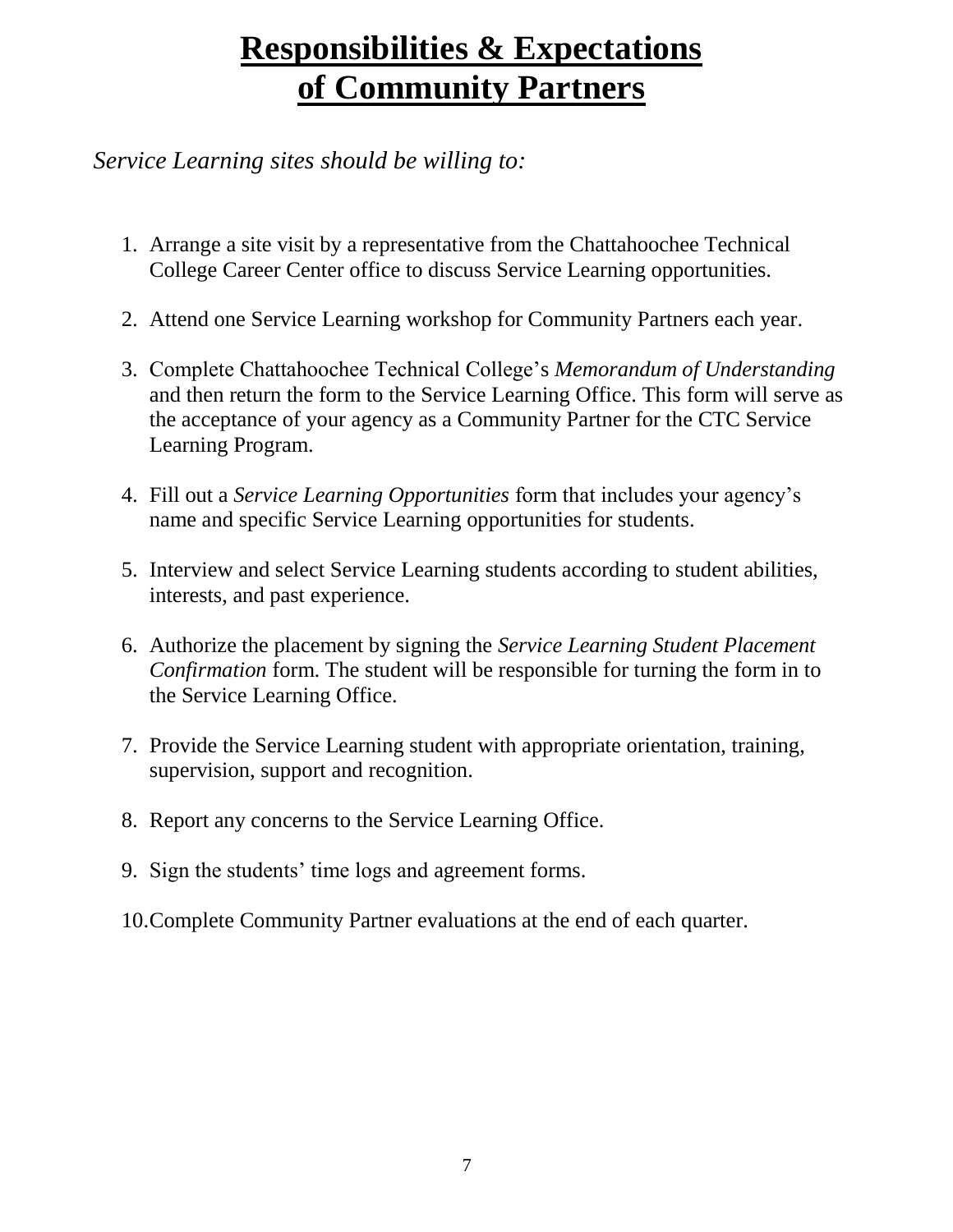# **Keys to Success as a Community Partner**

- **Remember, Service Learners are STUDENTS, not volunteers.** Keep in mind that Service Learning students want to help meet community needs, but they also are using the experience as a basis for understanding their college course. Students are receiving academic credit for learning through their service efforts.
- **Plan ahead.** Complete a needs assessment with staff members to allow you to more effectively use Service Learning students to meet the needs of your agency. Are there tasks that you are your staff are now doing that could be divided up and given to a student? Is there a project that you've always wanted to do but never had any time to organize? Positions that carry some degree of responsibility and involve client contact are ideal. Do not be afraid to give the student a chance to show that he/she can handle the responsibility.
- **Be selective.** Be aware that some students may not match your needs. **YOU will make that final selection of Service Learning students placed at your agency.** If a student's qualifications and motivations are not harmonious with your needs, it is your right and obligation to reject this student.
- **Provide orientation and training.** Students require orientation to your agency, staff, and clients. Familiarize them with the mission and philosophy of your agency as well as the community issues your agency is trying to address.
- **Be realistic with your expectations for students.** Remember that students must complete their Service Learning projects with the quarter. Please adapt accordingly.
- **Say Thanks!** Like everyone, students want to be welcomed and appreciated. There are many forms of recognition. It can be as simple as a letter or some other acknowledgement of a job well done. Students also need to see how their work is important to your agency's mission.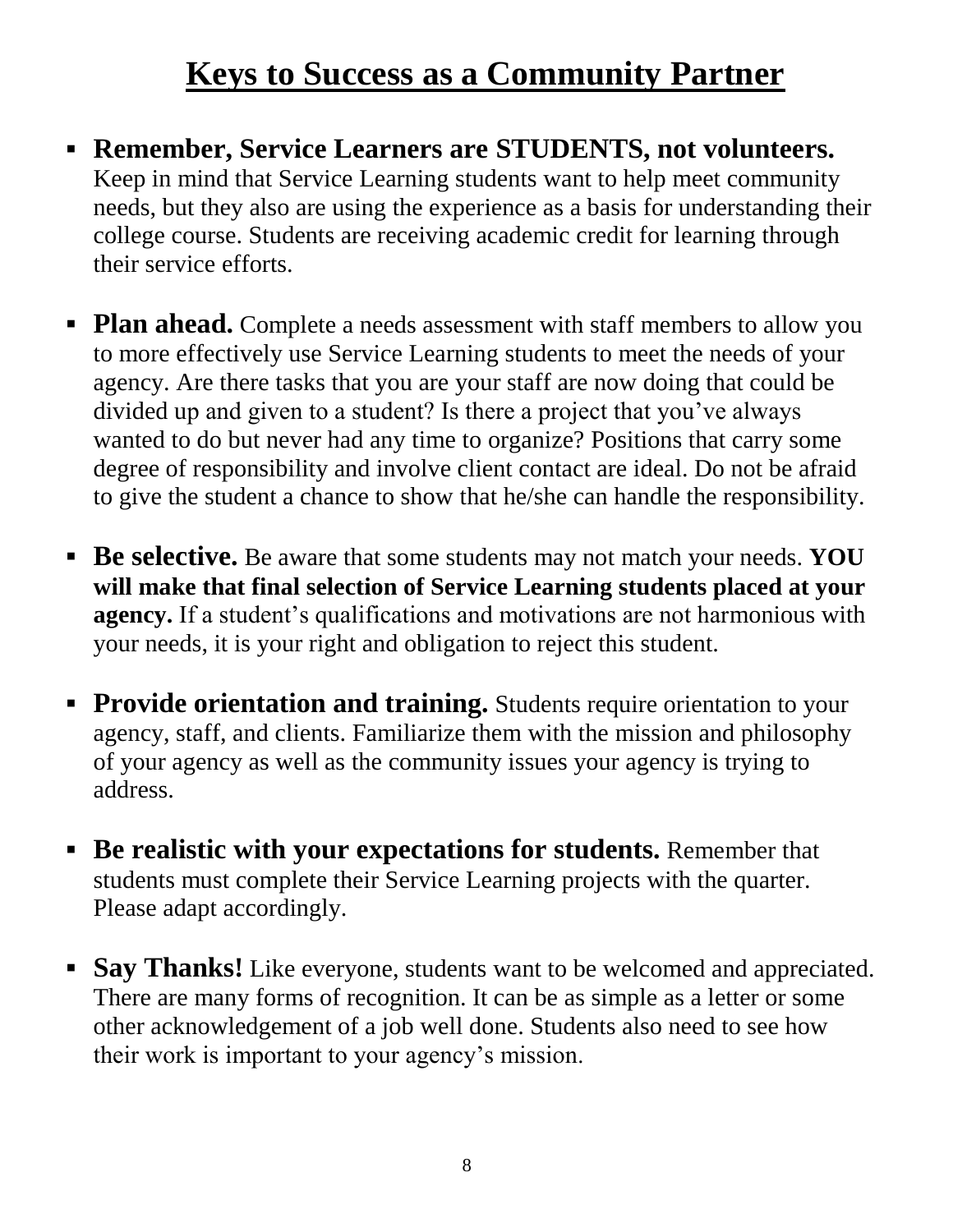# **Guidelines for Effective Orientation**

Once the placement is agreed upon, a specific assignment is determined, and the Service Learning Student Placement Confirmation form is completed, the Service Learning student should be provided with a thorough orientation. The orientation should make the student feel accepted and clarify his or her role, responsibilities, and expectations.

### *A general orientation should include:*

- A tour of the facility.
- An introduction to the staff.
- A review of the rules, regulations, confidentiality policies, dress code, and timekeeping requirements. (Note: In addition to any timekeeping records your agency may have, students will generally have their own logs which will need to be signed by their supervisors.)
- A discussion of the Service Learning student's role in the agency, including specific tasks and responsibilities. Please acquaint the student with any agency procedures for notifying the agency if the student has to miss a scheduled day.
- An explanation of any jargon or language used by the staff.